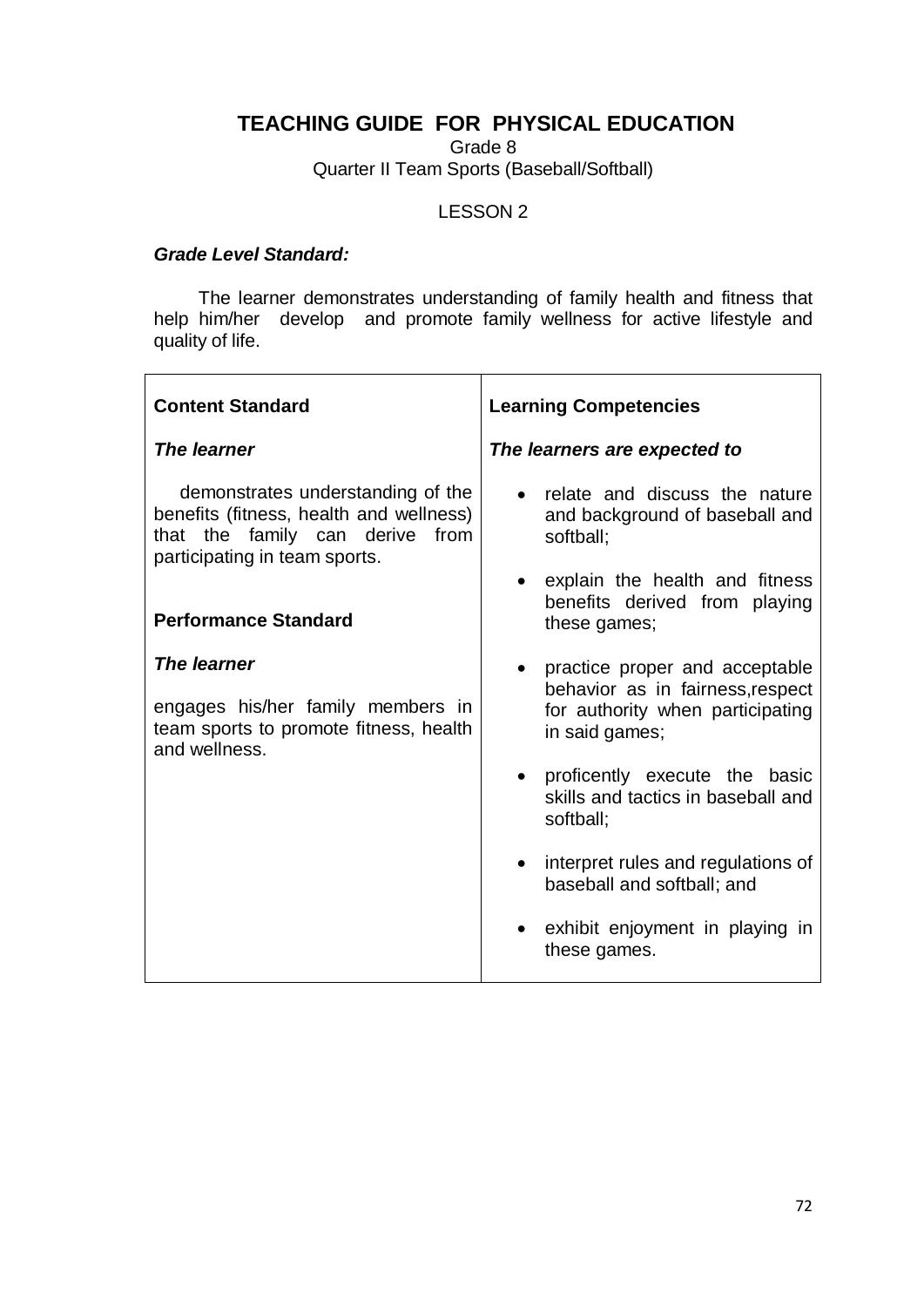### *Pre- Assessment:*

*.*

 Ask your students to honestly and individually answer the pre-assessment found on page 2 of the learning material. Set a time limit for them to do it. Ask them to write their answers in their activity notebook.

### *Let learners compare their answers to the following:*

- 1. Batting
- 2. Defensive
- 3. 12
- 4. True
- 5. 3
- 6. Three(3)
- 7. True
- 8. True
- 9. True
- 10. Umpire

Together with your students, analyze the results of your pre-assessment to determine where they are in terms of background knowledge and skill and their strenghts and weaknesses.These may serve as your basis for planning your instructional activities.

#### *Learning Goals and Targets*

Based on the objectives of the lesson and results of the preassessment, let learners define their personal goals and targets to be achieved at the end of this module, ask them to write their goals and stargets in their activity notebook.

Make sure that all your learners are able to define their own goals and targets.Tell them to monitor their progress as you proceed with the lesson.

## **PART I: WHAT TO KNOW**

In this part of the module, your learner will be given activities to diagnose, pre-assess, and activate their prior knowledge; communicate their expectations as to what they want to know, be able to know,understand and produce or perform as evidence of their learing.They will also be led to exhibit tentative responses through provocative and critica questions; identify misconceptions and alterative concepts about the lesson based on their responses.They should be informed of the assessment technique to be used for their expected outputs and performances at the end of the module; be provided with the knowledge of team sports specifically baseball/softball; and assess this knowledge by answering the questions at the end of this part of the lesson.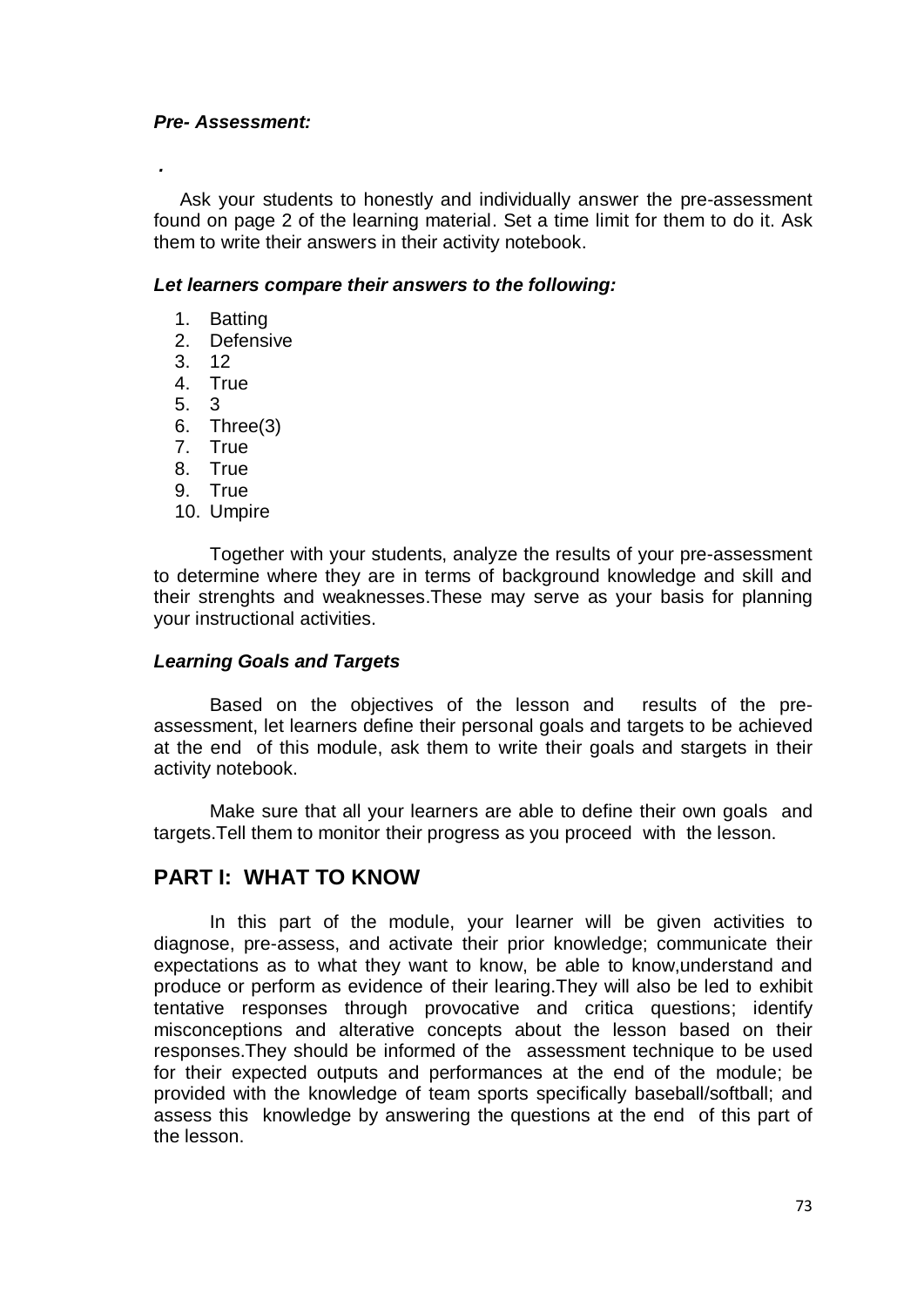Accept all the answers of your students. However take note of those areas where you need to clarify during the process part. Make sure that your learners are clarified on the expected product and performance at the end of the grading period and how this product and performance shall be assessed.

### *Invite them to do Activity1 How much do you know about Team Sports ?*

In this activity, your learners prior knowledge on specfic team sports will be diagnosed and pre-assessed. Refer to Activity 1 of the learning material. Use the following to check their answers:

- 1. Basketball
- 2. Basketball
- 3. Basketball
- 4. Basketball
- 5. Baseball/Softball
- 6. Baseball/Softball
- 7. Basketball
- 8. Baseball/Softball
- 9. Baseball/Softball
- 10. Baseball/Softball
- 11. Baseball/Softball
- 12. Baseball/Softball
- 13. Baseball/Softball
- 14. Softball
- 15. Softball

As the learners move further in answering the other questions related to Activity1,you need to facilitate and guide them to ensure that they are on the right track and their answers are really of their own. Always be generous in acknowledging every positive response made by the learner as they answer questions number 4 to 7.

### *Invite the learners to do Activity 2: The team sport that I would like to know more about*

 This activity will allow your learner to share what he/she knows about team sports at the same time brings out his/her expectations of the lesson, prior knowledge and skills, and the specific team sports he/she wants to learn more about.

## *Remind them of these tasks:*

1. Below is a K-W-L chart. Under K column, write three(3) things that you already know about you chosen team sport. Under W column, write 3 things that you want to know more about. Don't write anything yet on the L column.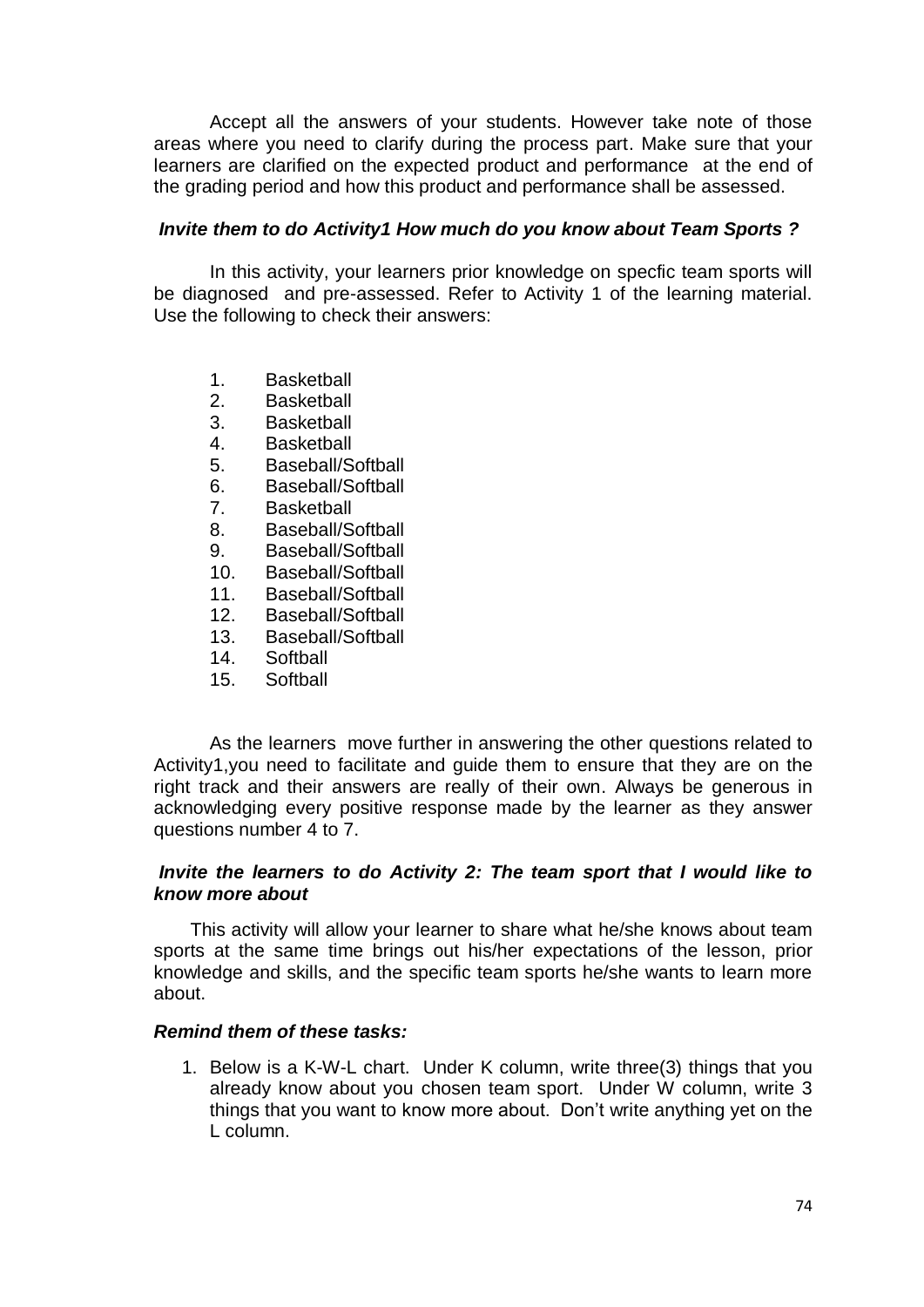| Name:<br>Sport:                                                          | Chosen Team                                                                                               |                                 |  |  |
|--------------------------------------------------------------------------|-----------------------------------------------------------------------------------------------------------|---------------------------------|--|--|
| K-What you <b>KNOW</b>                                                   | W-What you <b>WANT</b> to<br>know                                                                         | L-What you've<br><b>LEARNED</b> |  |  |
| 1. Basic rlules of the game                                              | 1.Difference of team<br>chalenge to<br>sports<br>individual or combative<br>sports                        | $\mathbf 1$ .                   |  |  |
| 2. Some prominent players of<br>baseball, national/international         | 2.<br>Who made the rules of<br>Softball/Baseball                                                          | 2.                              |  |  |
| 3. Basic/elementary skills like<br>batting, catching and base<br>running | 3. What are the specific<br>skills<br>in.<br>Baseball/Softball<br>that<br>we cant find in other<br>sports | 3.                              |  |  |

2. After accomplishing this task, share the things you KNOW and the things you WANT to KNOW to the class.

## *Have them work on Activity 3: Team Sport Engagement Survey*

The result of this survey serves as reference for planning the sequence of learning activities on team sports to be introduced and corresponding skills to be taught. Then invite learners to do the following tasks:

1. Reflect on your participation in team sports by responding to the survey questionnaire below.

| <b>SURVEY QUESTIONS</b>                                                         |      | <b>BASKETBALL</b> |            | <b>BASEBALL</b> |      | <b>SOFTBALL</b> |  |
|---------------------------------------------------------------------------------|------|-------------------|------------|-----------------|------|-----------------|--|
|                                                                                 | YES. | NO.               | <b>YES</b> | NO.             | YES. | NO.             |  |
| 1. Do you have experience in playing team<br>sports?                            |      |                   |            |                 |      |                 |  |
| 2. Do you play team sports often?                                               |      |                   |            |                 |      |                 |  |
| 3. Do you play team sports with friends?                                        |      |                   |            |                 |      |                 |  |
| 4. Do you play team sports with your family?                                    |      |                   |            |                 |      |                 |  |
| 5. Are you a member of the school varsity team?                                 |      |                   |            |                 |      |                 |  |
| 6. Do you participate in community sports<br>programs?                          |      |                   |            |                 |      |                 |  |
| 7. Do you enjoy participating in team sports?                                   |      |                   |            |                 |      |                 |  |
| 8. Do you consider the benefits derived from<br>playing team sports?            |      |                   |            |                 |      |                 |  |
| 9. Are there team sports enthusiasts in your<br>family?                         |      |                   |            |                 |      |                 |  |
| 10. Do you plan to make team sports one of your<br>lifetime fitness activities? |      |                   |            |                 |      |                 |  |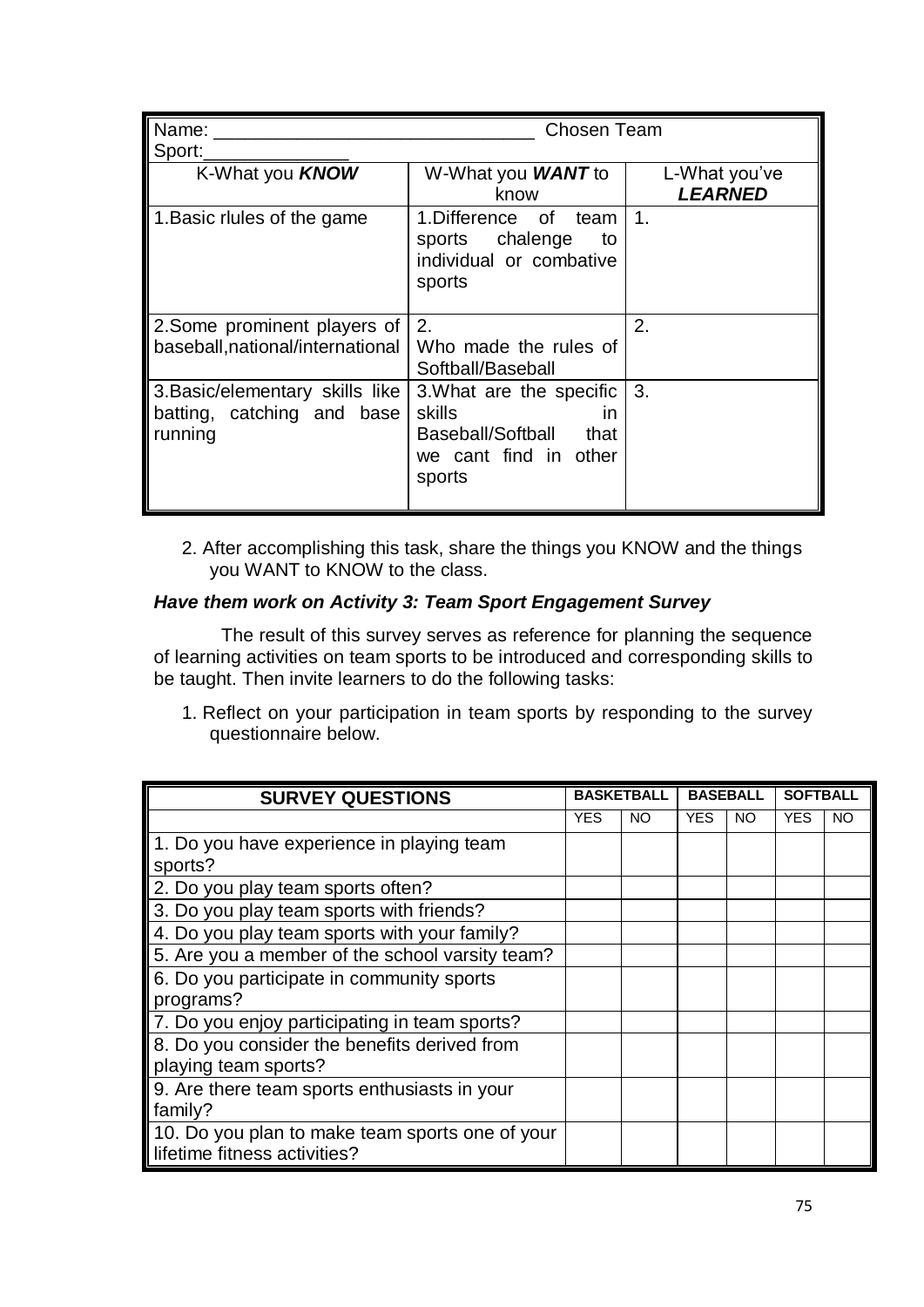- 2. Just put a checkmark ( $\checkmark$ ) on the corresponding column below the sport for your responses. It's quite easy, right? So go on, grab a pen and accomplish the questionnaire.
- 3. Collect the questionnaire for profiling. The result of the survey may help you in designing your succeeding activities in team sports.

## *Engage the learners in Activity 4: Can You Meet My Expectations?*

Introduce the learners expected output and performances, which will be evaluated at the end of the lesson.

### *Explain to them the criteria for assessment to ensure understanding of the different expected outputs*

Remind them as well that at the end of the lessons, the expected outputs for them to accomplish are those defined in pages pages 6 and 7; Learning Module II.

## *Make them do Activiy 5: Lecture-Discussion (Multi-Media-Aided Presentation is Encouraged)*

Refer the learner to the lecture on baseball and softball found in Appendix A.You may also consider the digital copy of the lecture that goes with this learning material. Ask them to read the lecture carefully to be able them answer the given questions.After which their knowledge on the following contents shall be assessed.

- Nature and background of baseball and softball
- Facilities and equipment needed
- Proper playing attire and shoes
- Scoring system
- Conduct of the game
- Rules and regulations

## *Make them do Activity 6: Pick, Pass and Throw (Assessment for knowledge)*

(Refer to the learning materials; pages;7to 8 )

#### *Here's how to do it:*

 Group the class into 5. Each group will have their question to answer for five minutes. After the given time, ask them to pass the question to other group and then get question from the other and so on. Groups will use manila paper for answers and present it to the class. (Refer to the learning materials; pages; 7to 8 )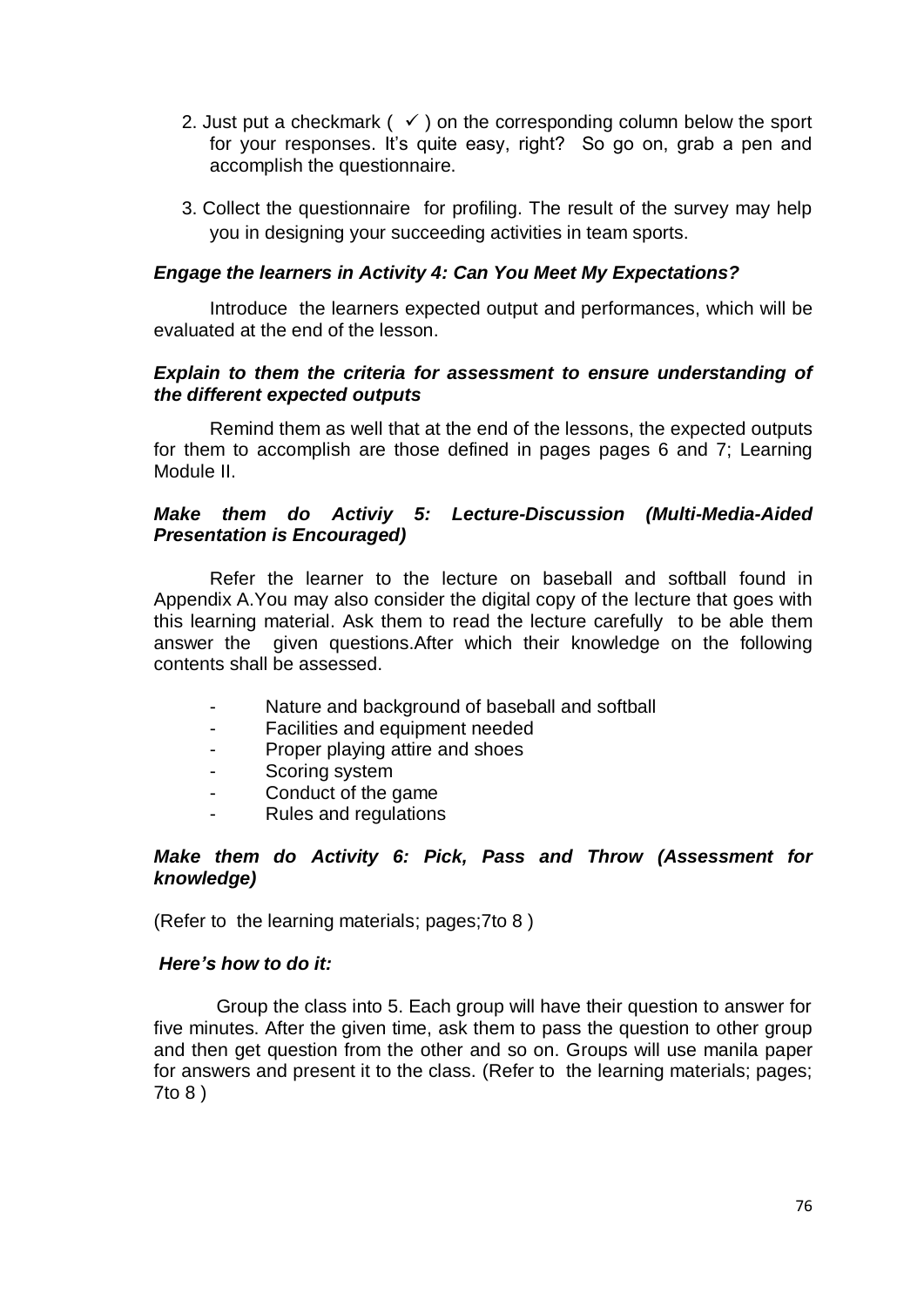# **Part II: PROCESS**

Commend learners. Let them prepare for various learning resources and learning experiences that will enable them to make sense of the information, develop, rethink, validate, and revise their understanding of team sports.

## *Activity 1:Baseball and Softball Basics*

 This activity aims to introduce your learner to the the basic skills in baseball and softball and the mechanics on how each skill is properly executed. On the CD provided with this module is a demonstration of the basic skills.Make them watch carefully because in the next set of activities, they will also demonstrate the skills.

In case you dont have the CD,you can ask local or home grown basebal or softball player to demonstrate the skills for your learners.Tell learners to watch and observe him/her intently so that they will be able to perform the different basic skills after the demonstration.

## *Emphasize to them these basic skills to be learned:*

- $\bullet$  throwing
- pithcing
- $\bullet$  catching
- batting
- running or base running

## *Begin the show/ demonstration:*

Tell your learners to find a place where they feel comfortable. Refer to the learning material for this activity.

## *Have them do Activity 2: Skill Development Activities*

This activity provides an opportunity for your learners to demonstrate the basic skills they have learned previously. They will be given five skill stations as demonstration areas.

Always remind them to consider the following before starting activity: warm-up exercises and safety precautions. In this activity they will need the following :

- aseball or softball ball
- playing area (a baseball/softball diamond/improvised diamond/gym)
- gloves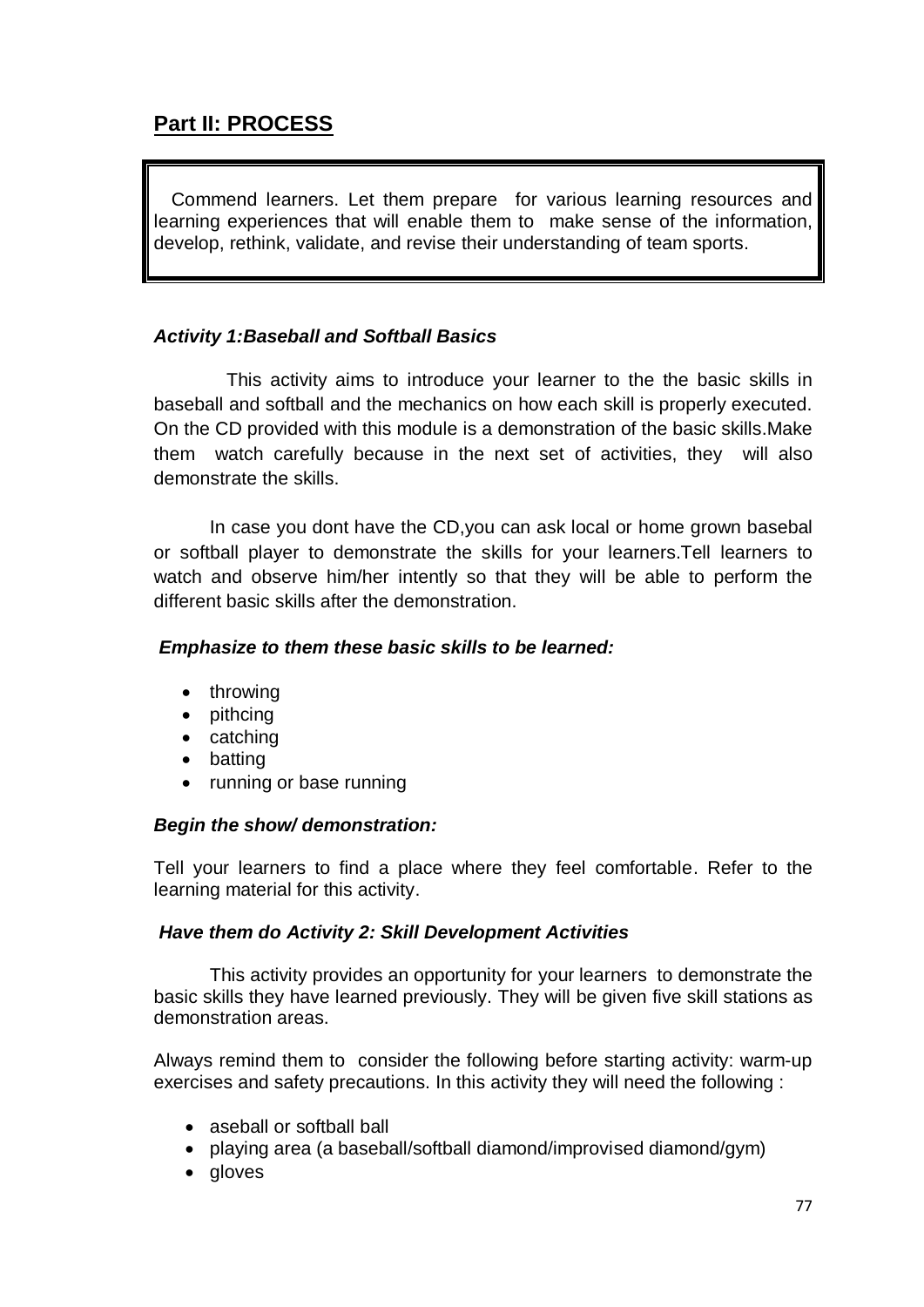- bat
- protective gears (mask, sheen guards, body protectors)
- proper playing outfit with a good pair of playing shoes

## *Remind them of the basic drill lessons to be learned as those done in the previous activity*

- throwing
- pitching
- catching
- batting
- runnin or base-running

For your reference, here are the charts for the Drill Sequence and Drill Illustrationn.

## *Drill Sequence:*

|                          | <b>Station</b>  | <b>Station</b>  | <b>Station</b>  | <b>Station</b> | <b>Station</b> |
|--------------------------|-----------------|-----------------|-----------------|----------------|----------------|
| <b>TEAM SPORT</b>        |                 |                 | Ш               | IV             |                |
| <b>Baseball/Softball</b> | <b>Throwing</b> | <b>Catching</b> | <b>Pitching</b> | <b>Batting</b> | <b>Running</b> |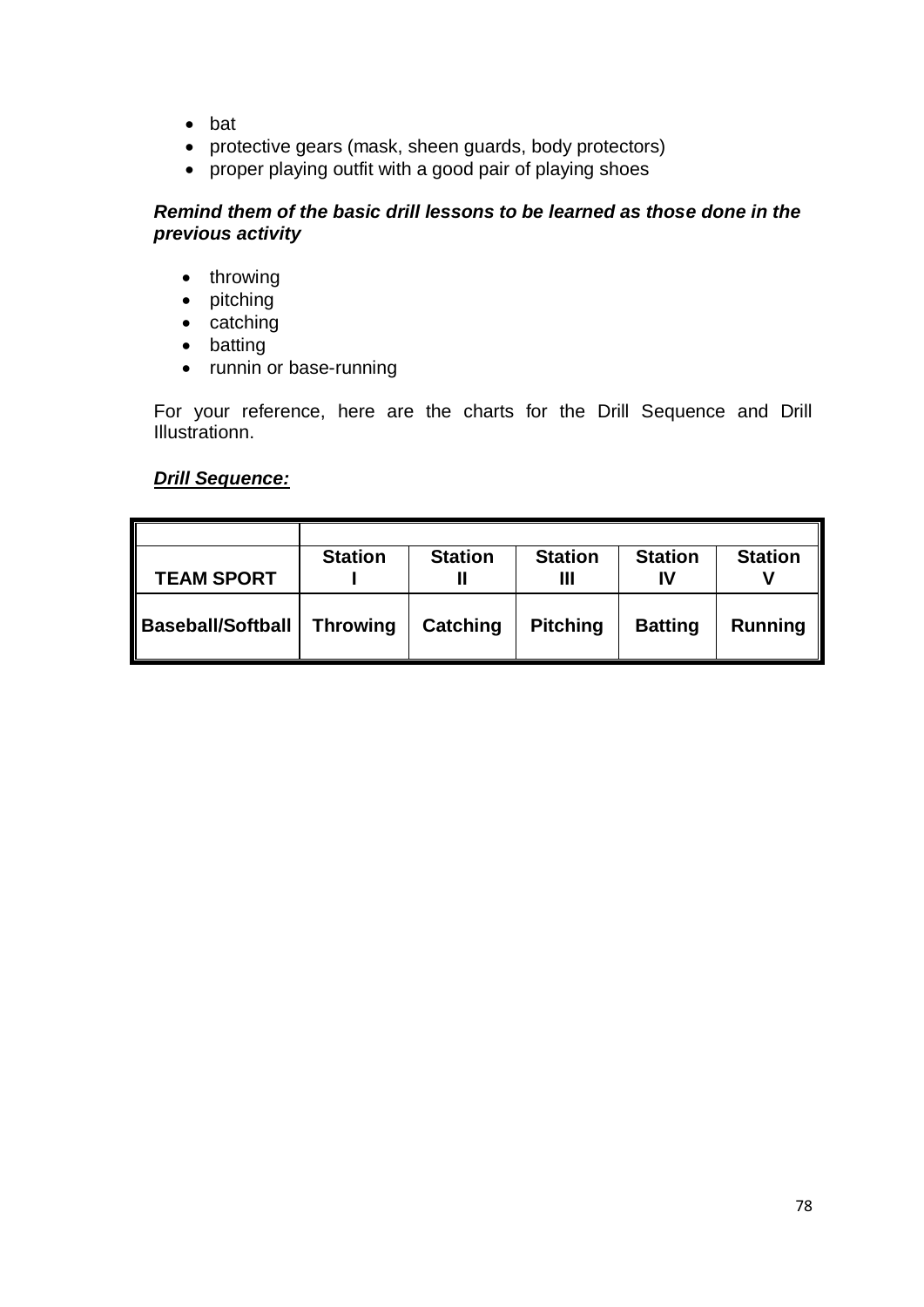## *Drill Illustration:*



### **Station 1 And 2: Throwing and Catching**

#### *Have learners assess their own performances in this activity*

Here you shall assess how your learners have acquired the basic skills in softball/baseball. Tell them to put a checkmark on the column corresponding to their response to the items given in the Self-Assessment Tool based on how well they did in each drill station. Make them consider the criteria given before they start the activity. Proficiency in the execution of skills - 40%, ability to follow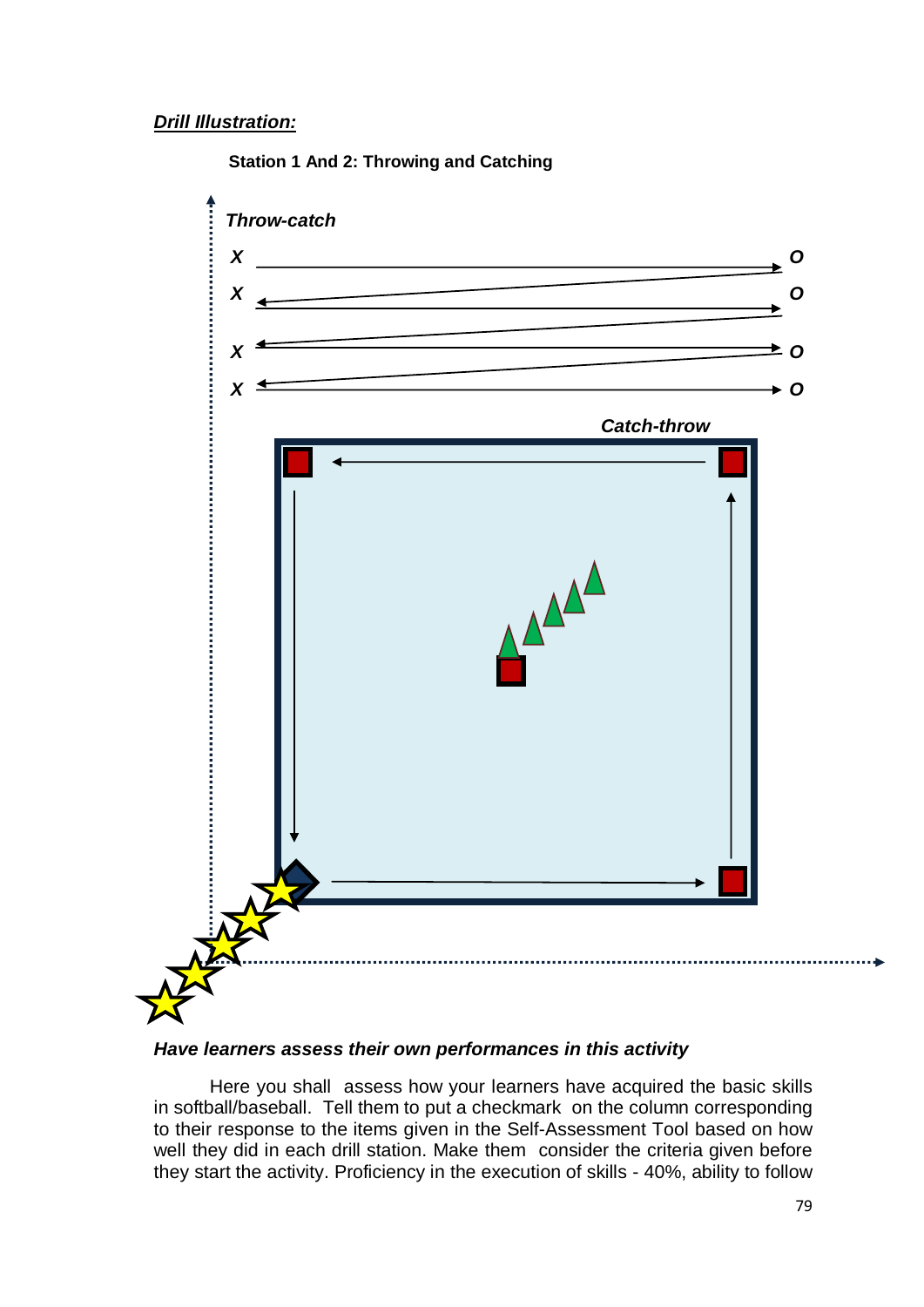instruction - 30%, behavior during the drill - 30%.Refer the following for the equivalent ratings:

| Advance:                         | 90% and above |
|----------------------------------|---------------|
| Proficient:                      | 85-89%        |
| <b>Approaching Profficiency:</b> | $80 - 84%$    |
| Developing:                      | 75-79%        |
| Beginning:                       | 74% and below |

| SELF-ASSESSMENT TOOL ON BASIC SKILLS IN BASKETBALL |                 |                   |                                   |                   |                  |
|----------------------------------------------------|-----------------|-------------------|-----------------------------------|-------------------|------------------|
| Name:                                              |                 | <b>Section:</b>   |                                   | Date:             |                  |
| <b>STATION DRILLS</b>                              | <b>Advanced</b> | <b>Proficient</b> | Approaching<br><b>Proficiency</b> | <b>Developing</b> | <b>Beginning</b> |
| Station 1: Throwing                                |                 |                   |                                   |                   |                  |
| Station 2: Cathcing                                |                 |                   |                                   |                   |                  |
| Station 3: Pitching                                |                 |                   |                                   |                   |                  |
| Station 4: Batting                                 |                 |                   |                                   |                   |                  |
| Station 5: Running                                 |                 |                   |                                   |                   |                  |

## *Have the learners do Activity 3: Rules to count!*

Discuss the rules and regulations of baseball and softball games. Refer to learning material for this activity.

## *Ask learners to do the following:*

.

1. The following table shows the most crucial aspects of baseball and softball when it comes to rules and regulations. Be guided accordingly as to how you should play the games. Remember, we're talking here of amateur basaeball/softball, not of professional baseball/softball yet, because in professional baseball/softball like in International Baseball Federation (IBF) or Little League Baseball, rules and regulations are highly technical.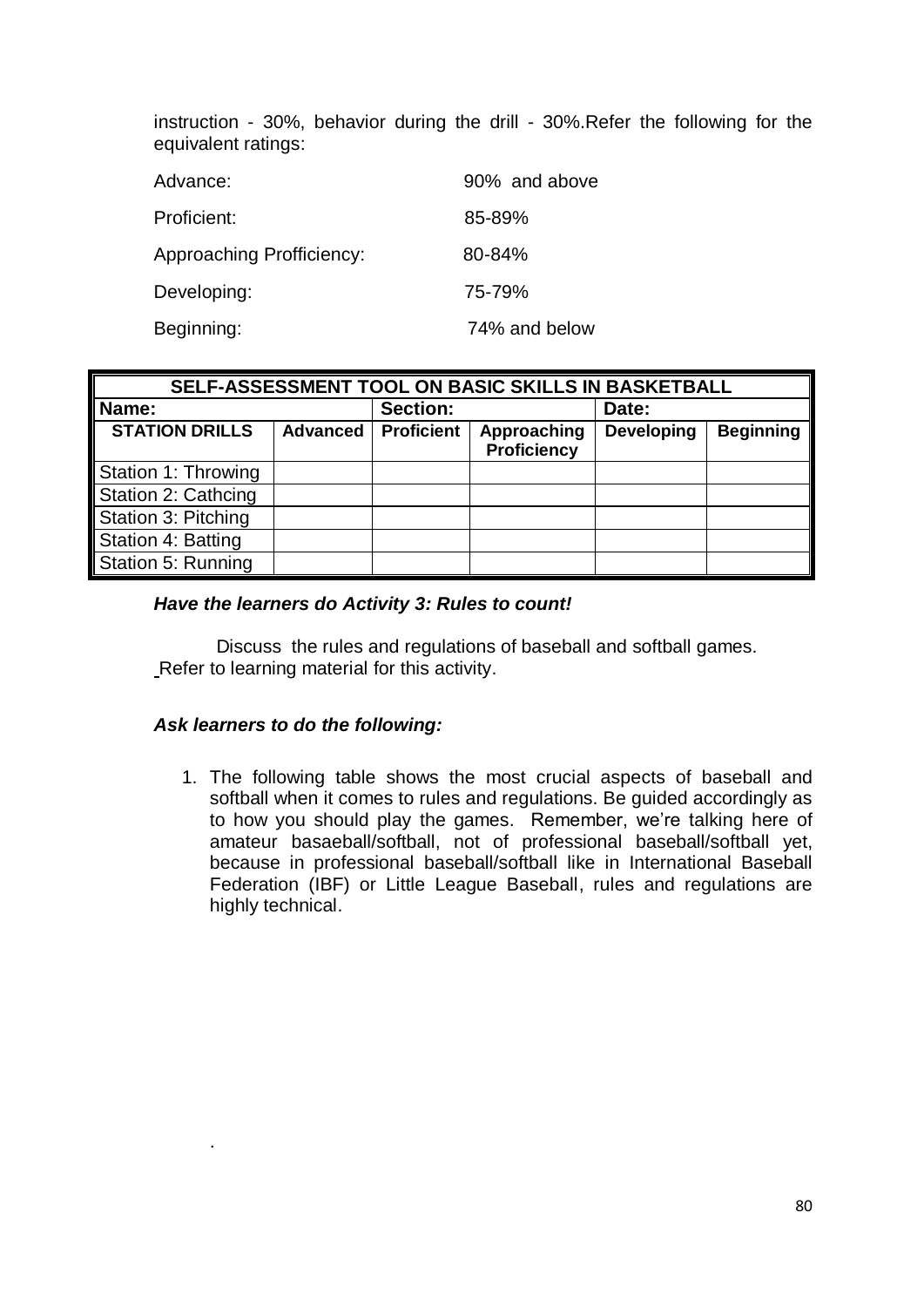| <b>ASPECTS OF THE GAME</b>             | <b>THINGS TO CONSIDER</b>                                                                                                                                                              |
|----------------------------------------|----------------------------------------------------------------------------------------------------------------------------------------------------------------------------------------|
| <b>TEAM COMPOSITION</b>                | 9 Players per team<br>(Pitcher, Catcher, 1st Baseman, 2nd Baseman,<br>3rd Baseman, Short Stopper, Right Fielder, Left<br>Fielder, Center Fielder)                                      |
| <b>START OF PLAY</b>                   | As the Chief Umpire anoounces "PLAY"/Toss-<br>coin (whichever team wins the toss-coin, that<br>team decides whether they start with offense or<br>defense play)                        |
| <b>DURATION OF THE GAME</b>            | Seven Innings                                                                                                                                                                          |
| Ball "In" And "Out" of play            | The ball is in play if it is batted and lands on safe<br>zone or withing the 90-degree foul line; it's out of<br>play if it lands outside the safe zone or outside<br>the foul line    |
| <b>TIME-OUTS</b>                       |                                                                                                                                                                                        |
| <b>SUBSTITUTIONS</b>                   | Two Substitutions per inning (in case of injuries<br>decision of the coach in case<br>or upon<br>substitution is needed for a better play)                                             |
| <b>REGULAR FOULS/VIOLATIONS</b>        | Batter unable to strike pitched ball in strike zone<br>(strike is awarded); three strikes results to an<br>"out", next batter resumes; three outs results to<br>change of play/inning; |
|                                        | Base-runner/s unable to reach base and tagged;<br>batted ball is caught before it hits the ground;                                                                                     |
| <b>SERIOUS</b><br>OFFENSES/MISCONDUCTS | Assault to an opposing player<br>Disrespect to officials                                                                                                                               |
| <b>OVERTIME</b>                        | In case of tie, one inning each team is given                                                                                                                                          |
| OFFICIALS OF THE GAME                  | Chief umpire<br>1st base umpire<br>2nd base umpire<br>3rd base umpire<br>Scorer                                                                                                        |
|                                        | Time-keeper (in case innings are timed)                                                                                                                                                |

- 2. You can discuss more about the aspects of playing baseball/softball as indicated in the table above. You might as well tell your learners to do some research on this matter to enrich their knowledge on baseball/softball rules and regulations. Remember some of the amateur rules indicated and discussed by you may vary depending on the tournament or league agreements like for intance number of innings in a game, substitution, number of time-outs per inning and others.
- 3. Remind them to consider the following before starting the activity: proper attire, warm-up exercises, safety precautions.
- 4. This time, ask them to form three groups . Groups 1 and 2 will play first while group 3 will manage and officiate the game. Make sure that participation among all teammates is maximized. In the meantime, you may consider a game of 3-5 innings as your class time allows you to. Below is the schedule of games and officiating officials: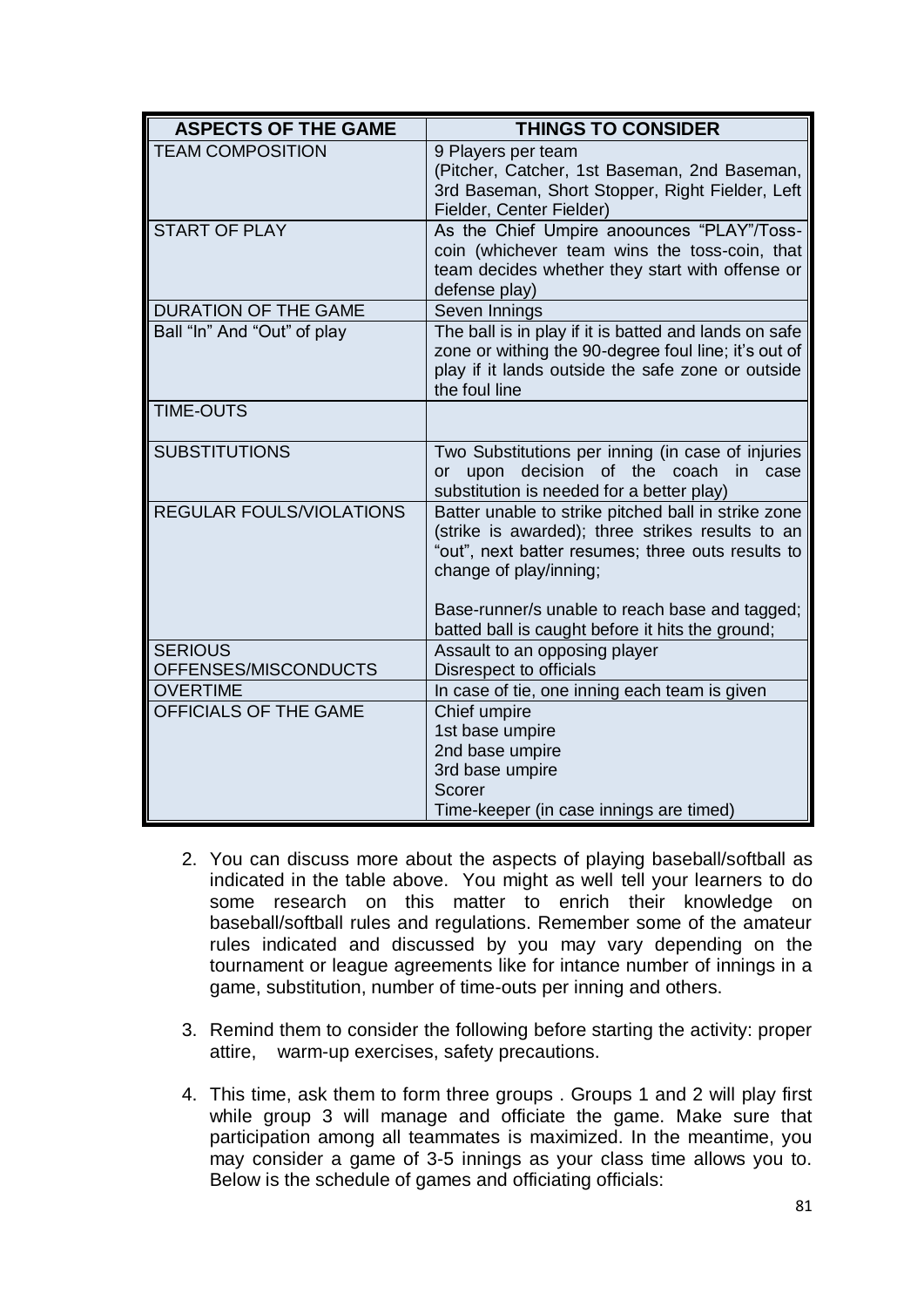| Game 1 | Group 1 vs. Group 2 | Officials: Group 3 |
|--------|---------------------|--------------------|
| Game 2 | Group 2 vs. Group 3 | Officials: Group 1 |
| Game 3 | Group 3 vs. Group 1 | Officials: Group 2 |

5. Encouraged them to make the best out of their performance in this activities because their performance will be rated as follows:

#### *Criteria for Assessment: On Skill Execution while playing*

| Proficiency in the execution of skills in baseball/softball<br>Ability to adapt or use skills to certain baseball/softball situations | 30%<br>40% |
|---------------------------------------------------------------------------------------------------------------------------------------|------------|
| Behavior in playing baseball/softball                                                                                                 | 30%        |
|                                                                                                                                       | 100%       |
| <b>Criteria for Assessment: On Officiating</b>                                                                                        |            |
| Appropriateness of calls and signal                                                                                                   | 30%        |
| Fairness and equality                                                                                                                 | 40%        |
| Coordination with other officials and behavior in officiating                                                                         | 30%        |
|                                                                                                                                       | 100%       |

## *Engage them in Activity 4: Baseball/Softball Developmental Activities*

In this activity, they will be provided with lead-up activities to anable them realize that the basic skills, when combined together, can be applied efficiently and effectively in playing softball or baseball. Refer to learning material for this activity.

## *Have them do Activity 5: Checking Your Understanding*

In this activity, assess the learners' understanding of the benefits of participating in team sports. You can ask them to present their responses in any form they are comfortable with. Tell them to do this activity in their activity notebook.

#### **Expected outputs may include any of the following:**

- reaction/position letter
- poster and slogan and
- essay

Give feedback,and even appreciation to your learner's outputs in this activity to motivate them more to pursue the succeding activity.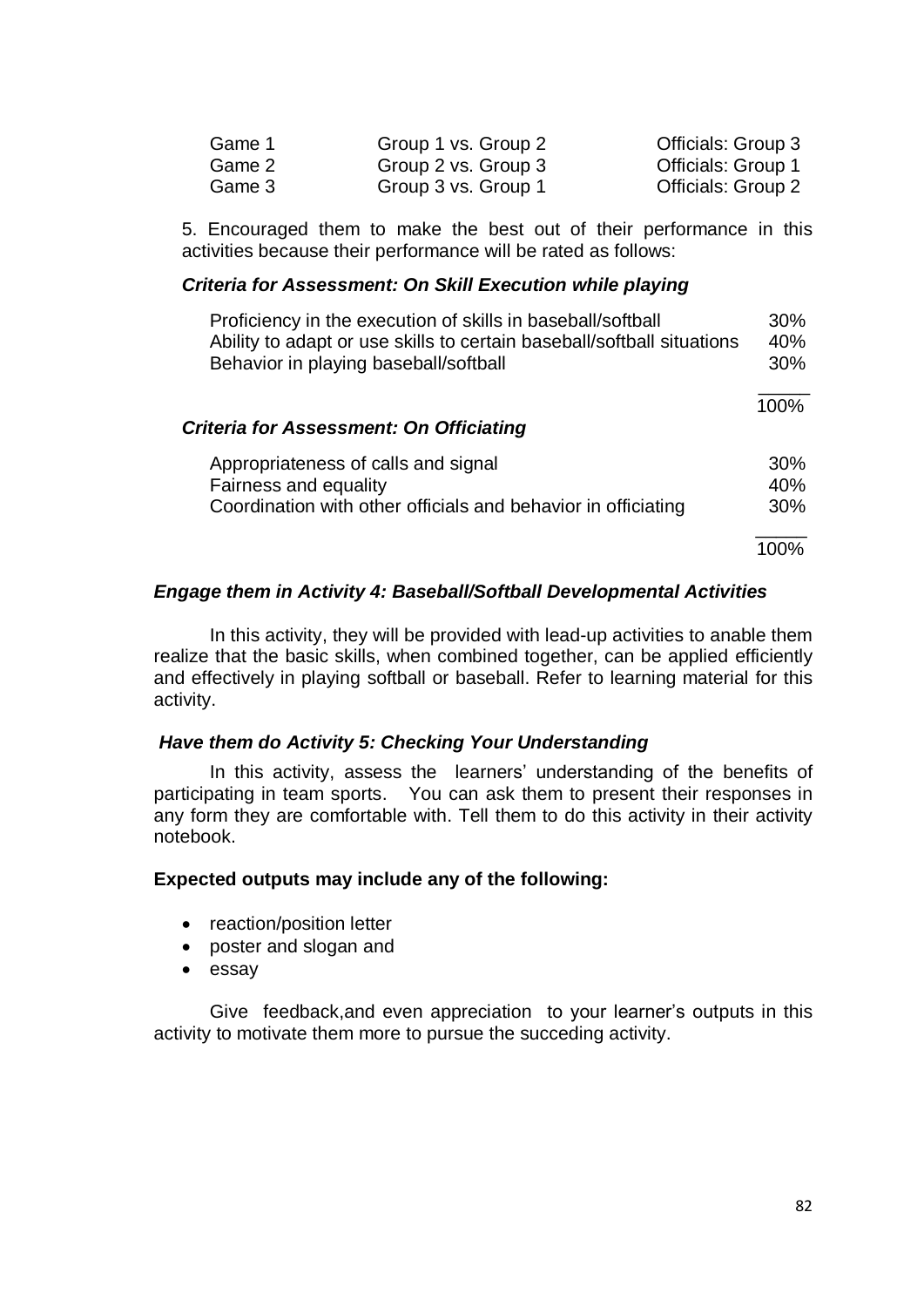## **Part III. REFLECT AND UNDERSTAND**

 In this phase, provide them with other learning resources and learning experiences for them to enrich and broaden their understanding of the lesson.

### *Have them do Activity 1: Living Legends*

In this activity, give learners opportunities to rethink and refine their understanding of team sports by listening to invited resource persons as they speak on how team sports influenced them as an individual and as a member of the family.

 In the absence of an invited guest, both you and your learner can utilize available resources like recorded interviews or written materials like autobigraphies feature articles and others that have something to do with team sports. You may refer to learning material for this activity

 Again, give as much appreciation to your learners' outputs as you introduce them to the next activity.

# *Have them do Activity 2: How good is your aim if you wont pull the trigger.*

See if the learner's outputs are quite impressive! Give them a "thumbs up!" Encourage them do the same in the next activity.

Ask learners to list down their goals on their personal, family and community involvement in baseball or softball and team sports in general. This activity aims to reaffirm their commitment in making team sports their lifetime fitness endeavor.

The following is an example of an output of this activity. Encourage your learners to have other modes of presentation employing their creativity and resourcefulness in this challenge. Use another paper in recording your output in this activity.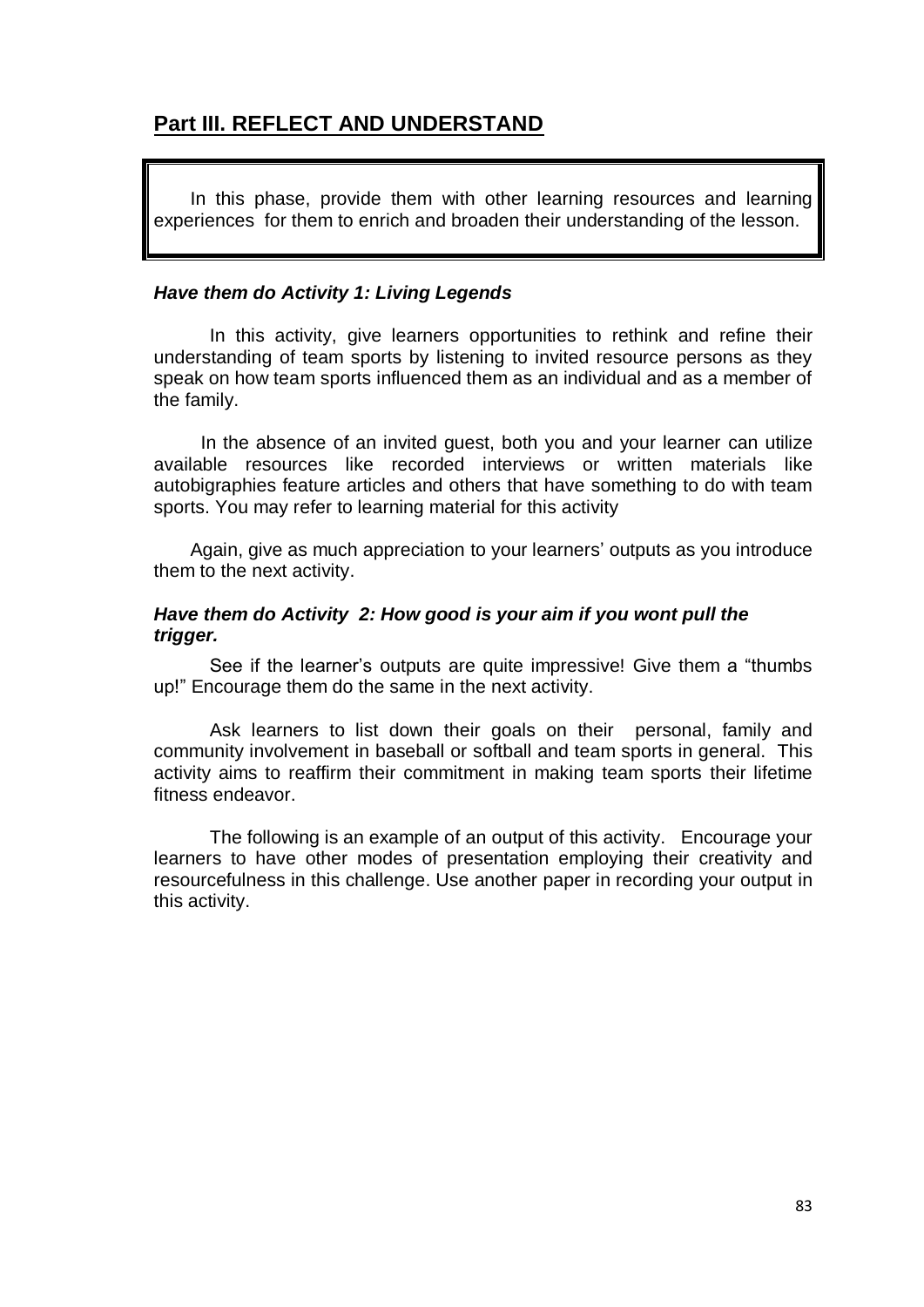![](_page_12_Figure_0.jpeg)

## *Invite them to do Activity 3: The Final Challenge*

In this part of the lesson, your learners will give, show and prove what they have learn the lesson by way of accomplishing the K-W-L chart, which they have started accomplishing in Part I of the learning sequence. will be tasked to share three things they have learned from participating in softball and baseball and in team sports in general.

You have to make sure that your learners will answer completely the K-W-L chart by enumerating and explaining the benefits of participating in team sports in promoting health, fitness and wellness.

| K-What you <b>KNOW</b> | W-What you <b>WANT</b> to | <b>L-What you've LEARNED</b> |
|------------------------|---------------------------|------------------------------|
|                        | know                      |                              |
|                        |                           |                              |
| ာ                      | 2.                        | 2.                           |
| l 3.                   | 3.                        | 3                            |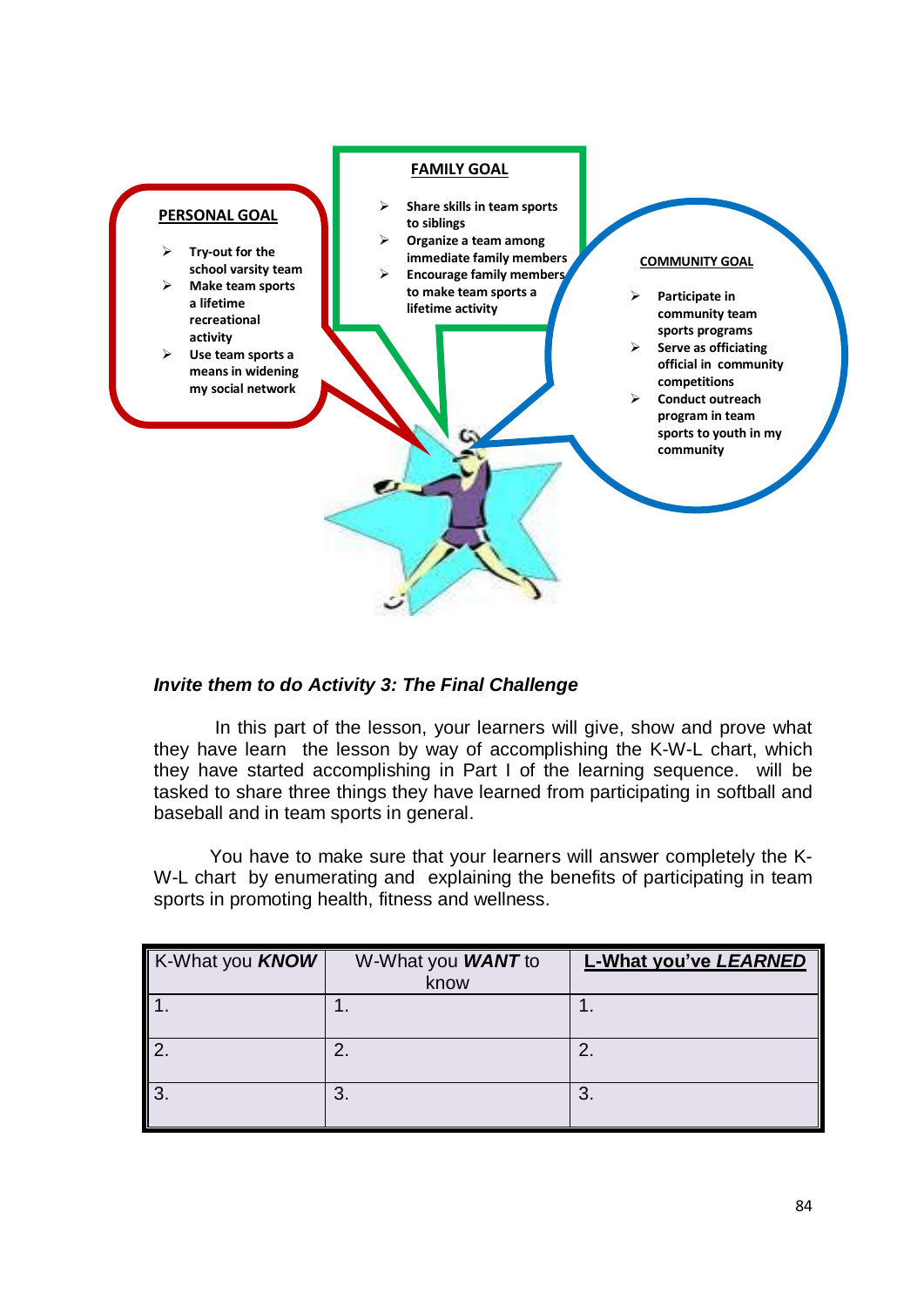# **Part IV. WHAT TO TRANSFER**

 This activity aims to finally let your learner synthesize and apply what they have theoretically and practically learned in the previous phases of the learning sequence. Decision making, critical thinking and sportsmanship wil be revealed and developed. Your learner performance during this activity will be rated according to the following criteria: appropriateness of skills, execution of skills and behavior during performance

## *Make them do Activity 1: Mini-Team Sport Tournament (Assessment of Performance)*

 . Refer to the learning material as to how your learners be assesed in this activity